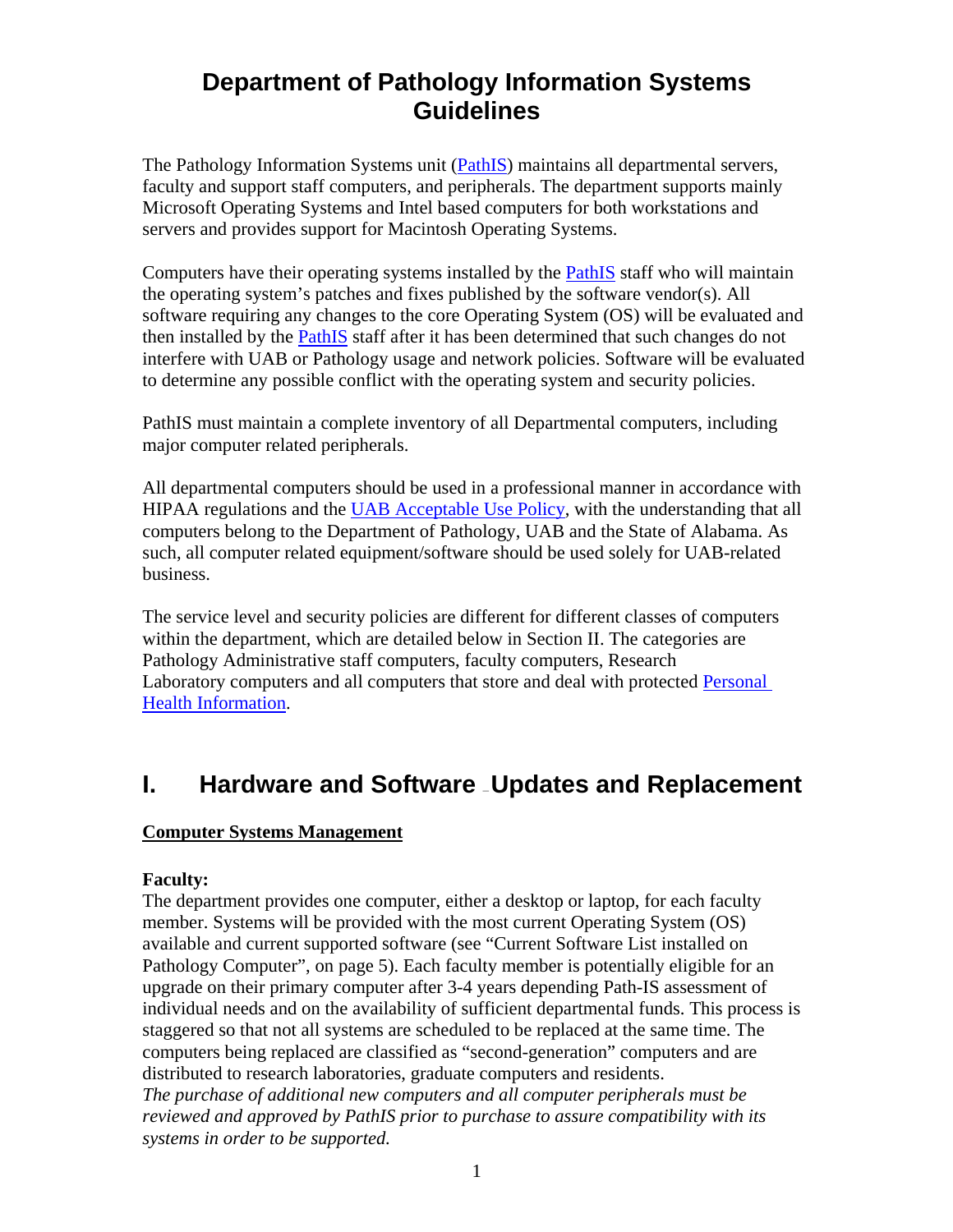#### **Research Laboratories. Graduate and Resident Rooms:**

The department supports research laboratories of primary faculty. Computers and peripherals connected to the network will be provided using second generation systems as they are available, or by computer equipment purchased by the faculty member using faculty specific funds. Laboratory systems will be provided with the most current Operating System (OS) available and current supported software (see "Current Software List installed on Pathology Computer", on page 5). Users of research laboratory computers can be added at the request of the primary faculty member, independent of the user's primary departmental affiliation.

*The purchase of new computers and all computer peripherals must be reviewed and approval by PathIS prior to purchase to assure compatibility with its systems in order to be supported.* 

### **Software Licensing**

The UAB guidelines for computer software use state that all machines on the UAB premises must have a legal copy of the software and abide by the manufacturers license. Therefore, correct and up-to-date licensing is important and it is illegal to use software that is not properly licensed. The department and/or individuals could be subject to fines for each instance where software is installed without a license.

The purchase of new software must be coordinated with the PathIS to assure compatibility with its systems and to avoid any HIPPA or other security issues. PathIS will keep the original licenses as they belong to the Institution.

File sharing (Kazaa, BearShare), server hacking, Trojans, illegal software and personal software are prohibited on the pathology network. These software/programs will be removed when found and the appropriate supervisor and faculty member will be informed.

# **II. Security Issues**

### **Data Security**

**Automatic Lock.** As part of security and privacy it is recommended that computers are set to "lock" after a defined period of inactivity. A "lock" means the computer will require a password to continue operations. This prevents the following:

- 1. Unauthorized users or co-workers from using the computer to access private information found on the network.
- 2. Unauthorized users or co-workers from performing other illegal acts using another user's credential

This action is recommended in case the assigned user leaves the workstation unattended and neglects to log off.

Access to applications containing ePHI, e.g., PathNet, Horizon, and Impact, is controlled by additional passwords and an automatic logoff occurs after a short time of inactivity.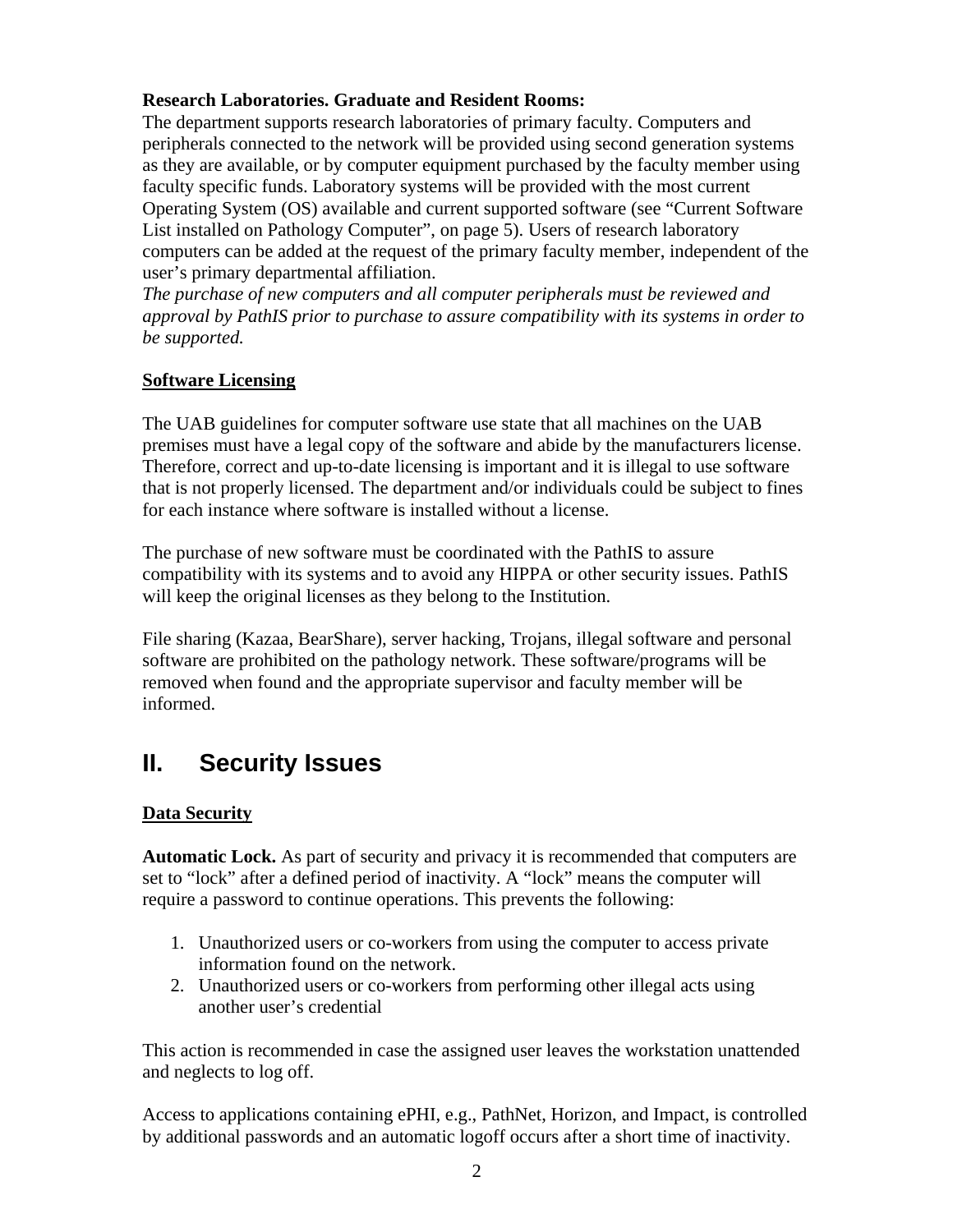#### **User Classifications:**

- 1. No access to ePHI
	- a. Recommend using a timeout lock to prevent unauthorized use.
- 2. Access to ePHI using Pathology computer only as a terminal and no storage of data on the workstation or laptop.
	- a. Recommend using a timeout lock to prevent unauthorized use.
- 3. Access to ePHI residing on a Pathology server.
	- a. Require use of a timeout lock to prevent unauthorized access to ePHI data.
	- b. Hard drive encryption of workstation might be required if the workstation is outside the Hospital network.
- 4. Access to and storage of ePHI on Pathology workstation or laptop computer.
	- a. Hard disk drives and flash drives must be encrypted.
	- b. Require use of a timeout lock to prevent unauthorized access to ePHI data.
- 5. Administrative Staff
	- a. All administrative staff must save all work (completed or in progress) on Pathology servers at all times. Storage of work/files on hard drives or other devices is prohibited and can result in disciplinary action.

### **Physical Security**

Faculty members are strongly encouraged to provide sufficient physical security for their computer equipment, since multiple computers have been stolen from UAB premises in the past. A physical lock is highly recommended for laptop computers and will be provided by the department if requested. In addition, all laptops MUST be encrypted using Whole Disk Encryption

(http://www.hipaa.uab.edu/pdffiles/laptop\_security\_memo.pdf). Unless proper security measures are practiced, faculty and laboratory computers that are stolen must be replaced at the expense of the individual faculty member. Computers and portable storage devices that store ePHI require more intense review of physical security measures. All portable storage devices (PSD) that contain ePHI must be encrypted. See PSD Q&A at http://www.hipaa.uab.edu/pdffiles/Use\_Portable\_Devices\_QA.pdf

### **Authorized Users**

An authorized user is anyone that can log onto the computer/network using a legitimate user name (BlazerID) and password. It is a violation of University, Health System and departmental policy to allow use of your logon by another individual regardless of their employment status. Failure to maintain security of passwords can result in disciplinary action.

Your user ID uniquely identifies you. It is your means for accessing a number of UAB/UABHS computer services. Other names for your user ID include BlazerID, Logon ID, and HorizonID.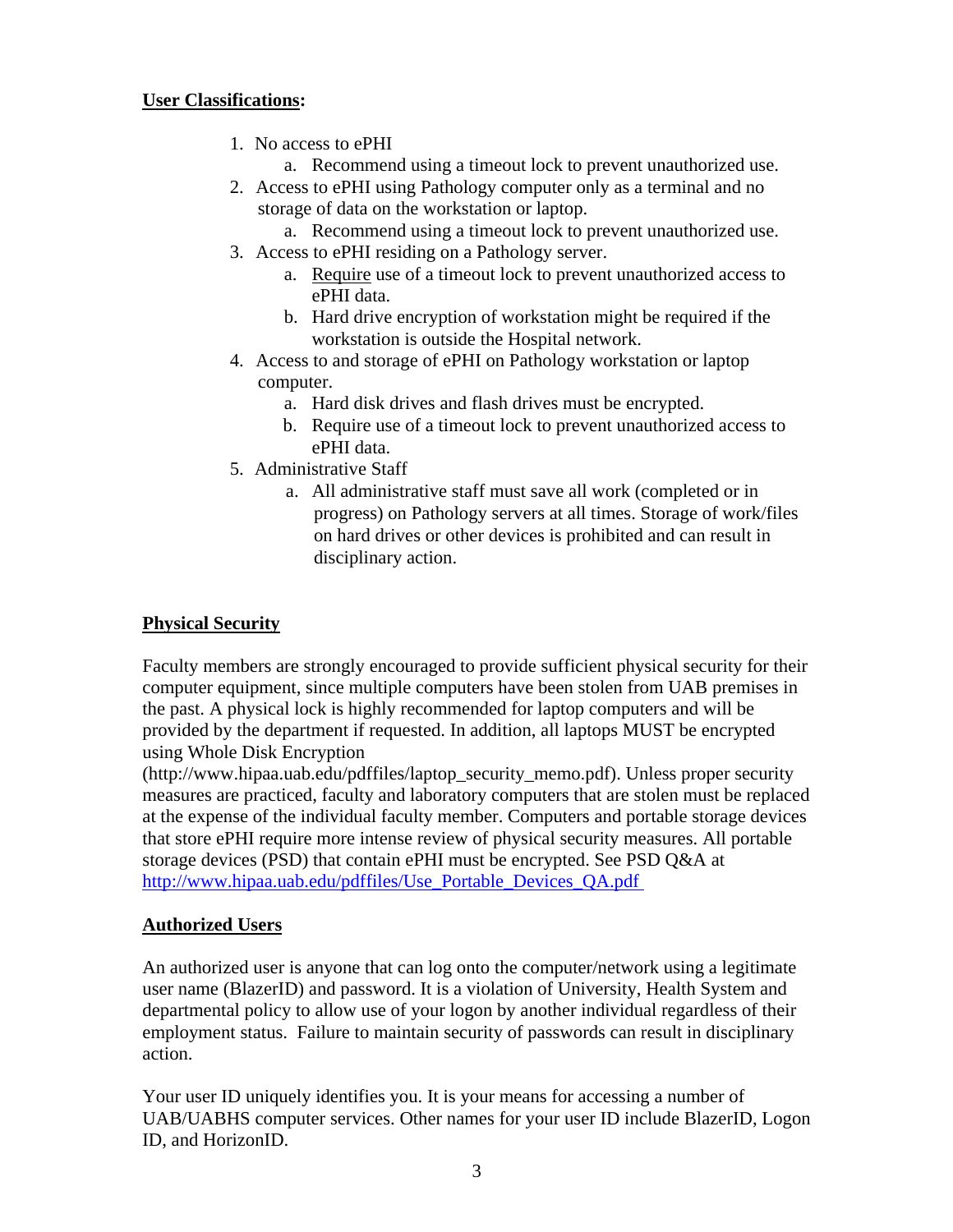- Do not share or allow anyone to use your user ID.
- Do not share or use another person's user ID.

Protecting your password is critical in protecting confidential information. Follow these precautions:

- Memorize your password and never write it down.
- Change your password periodically.
- Do not share your password with anyone, including your supervisor and IT/HSIS representatives.
- Do not ask for or attempt to learn another person's password.

Pathology IT (PathIS) representatives may ask that you login to a system for performing maintenance. Verify that they are authorized to perform the maintenance. Contact the appropriate Help Desk (PathIS, 4-6610) if you are unsure. Stay with the IT/HSIS representatives while they are logged into the system with your user ID and password.

You are responsible for all actions associated with your user ID and password. More information on page 3 at:

http://www.hipaa.uab.edu/pdffiles/Information\_Security\_Handbook\_03\_2009.pdf

# **Ill. Desktop Local Administrator Rights**

Faculty may request administrative privileges in writing for computers under their supervision based on business need. A form for this request is available from the PathIS site under the **IT Related Links** section. The form describes the obligations to obtain and maintain this privilege. Faculty should use great caution in actions taken using such administrative privileges to ensure that the operating system is not damaged or illegal software is installed. Consultation, e.g., installation of drivers, etc is available from PathIS for these operations. A service fee charged for time and materials required repairing damage to the software installation or network systems will be assessed if caused by the misuse of administrative privileges. These incidents will be reported in writing to the relevant Division Director, Department Chair, HSIS, central administration and others as dictated by UAB procedures. This privilege can be revoked at any time by the Department Chair or his designee.

# **IV. Process of Policy Review, Amendment, and Approval**

Policies and proposed amendments will be reviewed by the PathIS Advisory Committee and relevant departmental administration and approved by the Department Chair. Policy statements and dates of approval will be made available on the PathIS section of the Pathology website

Proposed amendments must be submitted to and reviewed by the PathIS Advisory Committee and relevant Department administrative staff and shall be accompanied by a separate document describing the rationale for the proposed change. If there is lack of consensus concerning a particular amendment, alternative views must also be submitted in writing to the Department Chair for consideration along with the proposed amendment.